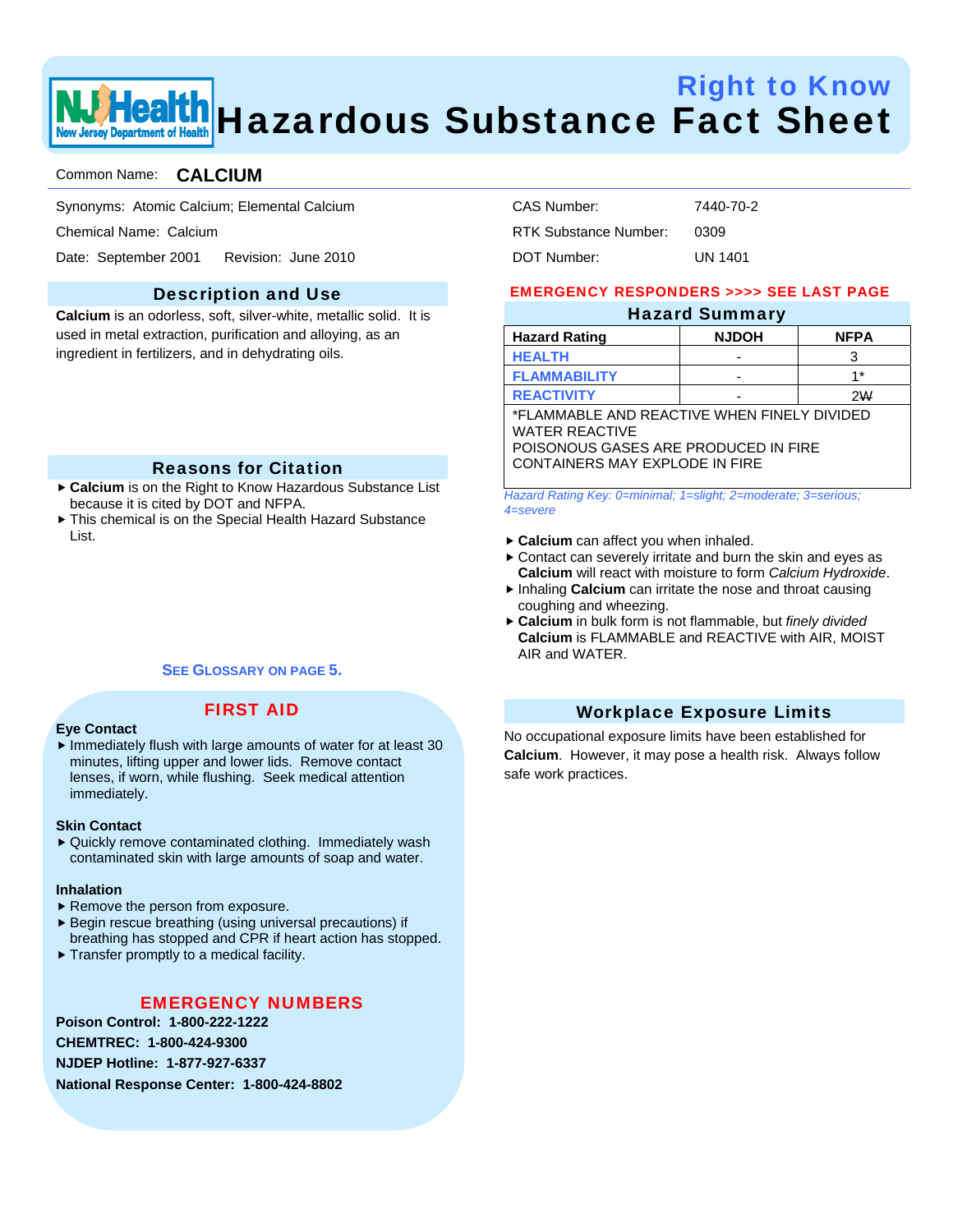# Determining Your Exposure

- Read the product manufacturer's Material Safety Data Sheet (MSDS) and the label to determine product ingredients and important safety and health information about the product mixture.
- $\blacktriangleright$  For each individual hazardous ingredient, read the New Jersey Department of Health Hazardous Substance Fact Sheet, available on the RTK website (www.nj.gov/health/eoh/rtkweb) or in your facility's RTK Central File or Hazard Communication Standard file.
- $\blacktriangleright$  You have a right to this information under the New Jersey Worker and Community Right to Know Act, and the Public Employees Occupational Safety and Health (PEOSH) Act if you are a public worker in New Jersey, and under the federal Occupational Safety and Health Act (OSHA) if you are a private worker.
- ▶ The New Jersey Right to Know Act requires most employers to label chemicals in the workplace and requires public employers to provide their employees with information concerning chemical hazards and controls. The federal OSHA Hazard Communication Standard (29 CFR 1910.1200) and the PEOSH Hazard Communication Standard (N.J.A.C. 12:100-7) require employers to provide similar information and training to their employees.

This Fact Sheet is a summary of available information regarding the health hazards that may result from exposure. Duration of exposure, concentration of the substance and other factors will affect your susceptibility to any of the potential effects described below.

# Health Hazard Information

#### **Acute Health Effects**

The following acute (short-term) health effects may occur immediately or shortly after exposure to **Calcium**:

- $\triangleright$  Contact can severely irritate and burn the skin and eyes as **Calcium** will react with moisture to form *Calcium Hydroxide*.
- **F** Inhaling **Calcium** can irritate the nose and throat causing coughing and wheezing.

### **Chronic Health Effects**

The following chronic (long-term) health effects can occur at some time after exposure to **Calcium** and can last for months or years:

#### *Cancer Hazard*

 $\blacktriangleright$  According to the information presently available to the New Jersey Department of Health, **Calcium** has not been tested for its ability to cause cancer in animals.

#### *Reproductive Hazard*

 $\blacktriangleright$  According to the information presently available to the New Jersey Department of Health, **Calcium** has not been tested for its ability to affect reproduction.

#### *Other Effects*

 $\triangleright$  No chronic (long-term) health effects are known at this time.

# Medical

### **Medical Testing**

There is no special test for this chemical. However, seek medical attention if illness occurs or overexposure is suspected.

Any evaluation should include a careful history of past and present symptoms with an exam. Medical tests that look for damage already done are not a substitute for controlling exposure.

Request copies of your medical testing. You have a legal right to this information under the OSHA Access to Employee Exposure and Medical Records Standard (29 CFR 1910.1020).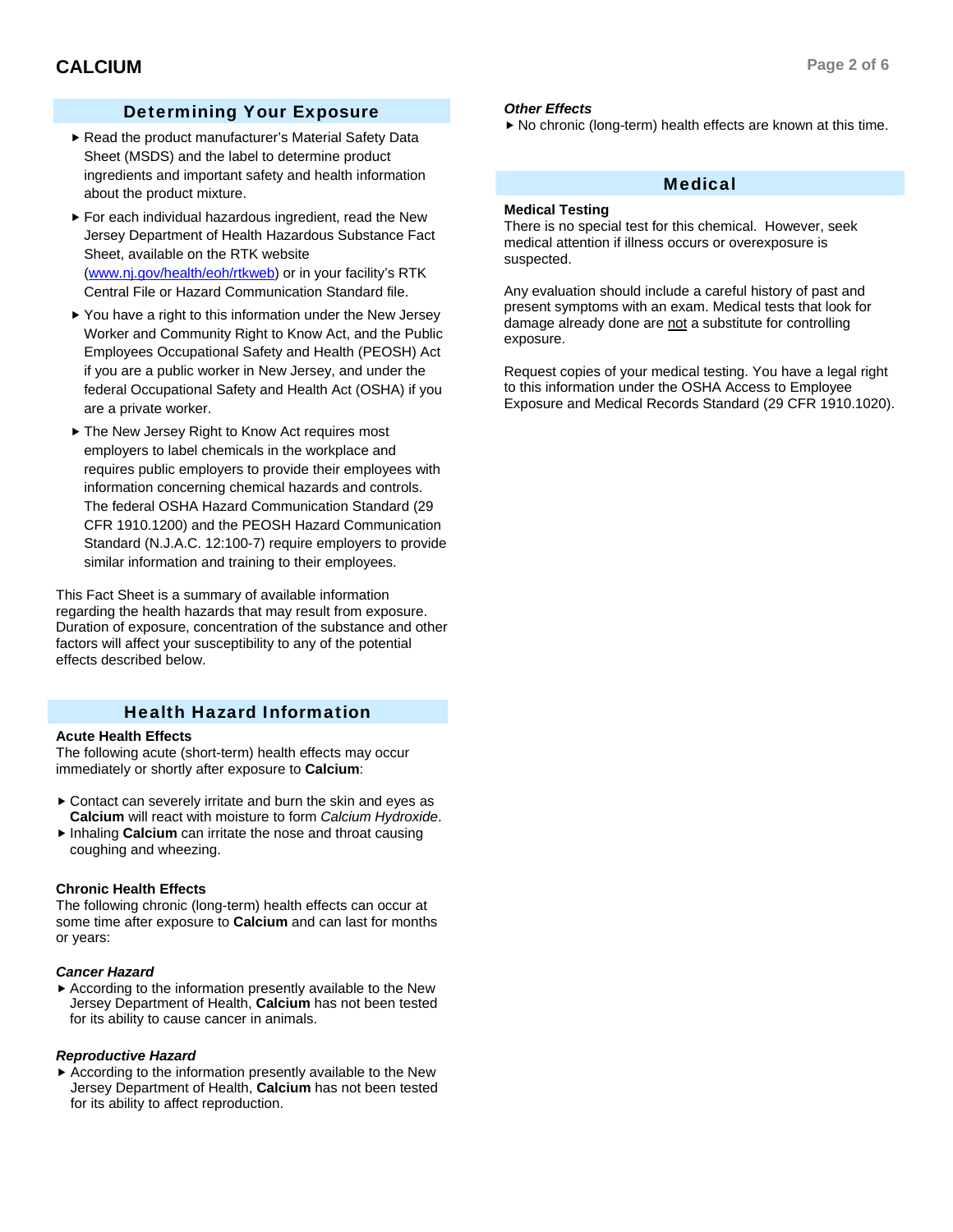# Workplace Controls and Practices

Very toxic chemicals, or those that are reproductive hazards or sensitizers, require expert advice on control measures if a less toxic chemical cannot be substituted. Control measures include: (1) enclosing chemical processes for severely irritating and corrosive chemicals, (2) using local exhaust ventilation for chemicals that may be harmful with a single exposure, and (3) using general ventilation to control exposures to skin and eye irritants. For further information on workplace controls, consult the NIOSH document on Control Banding at www.cdc.gov/niosh/topics/ctrlbanding/.

The following work practices are also recommended:

- $\blacktriangleright$  Label process containers.
- $\blacktriangleright$  Provide employees with hazard information and training.
- $\blacktriangleright$  Monitor airborne chemical concentrations.
- $\blacktriangleright$  Use engineering controls if concentrations exceed recommended exposure levels.
- $\blacktriangleright$  Provide eye wash fountains and emergency showers.
- $\blacktriangleright$  Wash or shower if skin comes in contact with a hazardous material.
- $\blacktriangleright$  Always wash at the end of the workshift.
- $\triangleright$  Change into clean clothing if clothing becomes contaminated.
- $\triangleright$  Do not take contaminated clothing home.
- $\triangleright$  Get special training to wash contaminated clothing.
- $\triangleright$  Do not eat, smoke, or drink in areas where chemicals are being handled, processed or stored.
- $\blacktriangleright$  Wash hands carefully before eating, smoking, drinking, applying cosmetics or using the toilet.

In addition, the following may be useful or required:

f Before entering a confined space where *finely divided* **Calcium** may be present, check to make sure that an explosive concentration does not exist.

# Personal Protective Equipment

The OSHA Personal Protective Equipment Standard (29 CFR 1910.132) requires employers to determine the appropriate personal protective equipment for each hazard and to train employees on how and when to use protective equipment.

The following recommendations are only guidelines and may not apply to every situation.

#### **Gloves and Clothing**

- ▶ Avoid skin contact with **Calcium**. Wear personal protective equipment made from material which can not be permeated or degraded by this substance. Safety equipment suppliers and manufacturers can provide recommendations on the most protective glove and clothing material for your operation.
- $\triangleright$  Safety equipment manufacturers recommend Nitrile and Natural Rubber for gloves, and Tyvek®, or the equivalent, as a protective clothing material.
- All protective clothing (suits, gloves, footwear, headgear) should be clean, available each day, and put on before work.

#### **Eye Protection**

- $\blacktriangleright$  Wear eye protection with side shields or goggles.
- $\blacktriangleright$  Wear a face shield along with goggles when working with corrosive, highly irritating or toxic substances.

### **Respiratory Protection**

*Improper use of respirators is dangerous.* Respirators should only be used if the employer has implemented a written program that takes into account workplace conditions, requirements for worker training, respirator fit testing, and medical exams, as described in the OSHA Respiratory Protection Standard (29 CFR 1910.134).

- Where the potential exists for overexposure to **Calcium**, use a NIOSH approved negative pressure, air-purifying, particulate filter respirator with an N, R or P95 filter. More protection is provided by a full facepiece respirator than by a half-mask respirator, and even greater protection is provided by a powered-air purifying respirator.
- $\blacktriangleright$  Leave the area immediately if (1) while wearing a filter or cartridge respirator you can smell, taste, or otherwise detect **Calcium**, (2) while wearing particulate filters abnormal resistance to breathing is experienced, or (3) eye irritation occurs while wearing a full facepiece respirator. Check to make sure the respirator-to-face seal is still good. If it is, replace the filter or cartridge. If the seal is no longer good, you may need a new respirator.
- $\triangleright$  Consider all potential sources of exposure in your workplace. You may need a combination of filters, prefilters or cartridges to protect against different forms of a chemical (such as vapor and mist) or against a mixture of chemicals.
- $\blacktriangleright$  Where the potential for high exposure exists, use a NIOSH approved supplied-air respirator with a full facepiece operated in a pressure-demand or other positive-pressure mode. For increased protection use in combination with an auxiliary self-contained breathing apparatus or an emergency escape air cylinder.

# Fire Hazards

If employees are expected to fight fires, they must be trained and equipped as stated in the OSHA Fire Brigades Standard (29 CFR 1910.156).

- **Example 2** Calcium in bulk form is not flammable, but *finely divided* **Calcium** is FLAMMABLE and REACTIVE with AIR, MOIST AIR and WATER.
- $\blacktriangleright$  Use dry chemical, soda ash, lime, or sand as extinguishing agents. DO NOT USE WATER, CO<sub>2</sub> OR FOAM.
- **POISONOUS GASES ARE PRODUCED IN FIRE.**
- **EXPLODE IN FIRE.**
- ▶ Use water spray to keep fire-exposed containers cool. DO NOT GET WATER INSIDE CONTAINERS.
- **Finely divided Calcium** may form an ignitable vapor/air mixture in closed tanks or containers.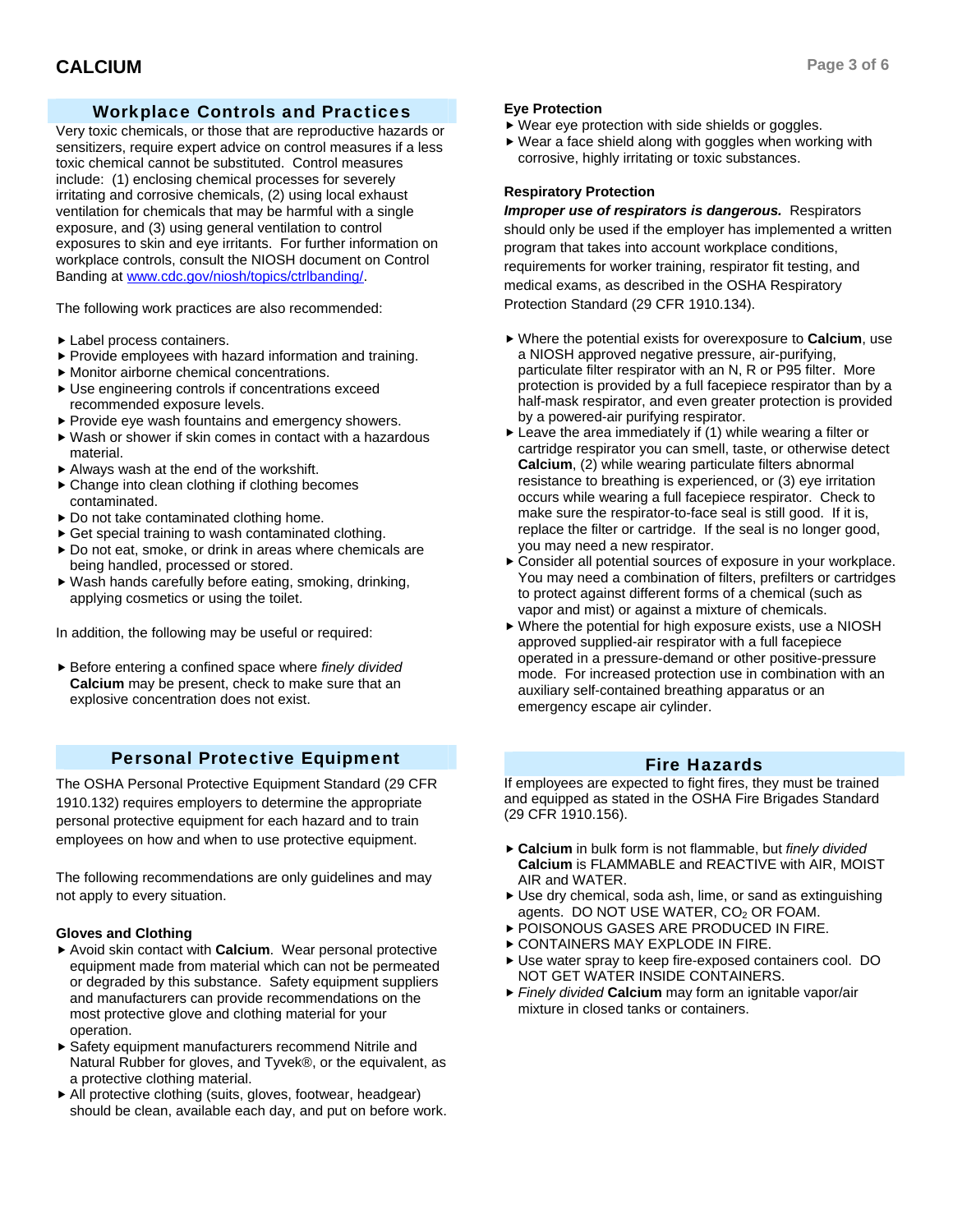# Spills and Emergencies

If employees are required to clean-up spills, they must be properly trained and equipped. The OSHA Hazardous Waste Operations and Emergency Response Standard (29 CFR 1910.120) may apply.

If **Calcium** is spilled, take the following steps:

- $\blacktriangleright$  Evacuate personnel and secure and control entrance to the area.
- $\blacktriangleright$  Eliminate all ignition sources.
- $\blacktriangleright$  Cover with dry sand, earth, or a similar material and place into dry, sealed containers for disposal.
- $\triangleright$  Ventilate and wash area after clean-up is complete.
- ▶ DO NOT wash into sewer.
- It may be necessary to contain and dispose of **Calcium** as a HAZARDOUS WASTE. Contact your state Department of Environmental Protection (DEP) or your regional office of the federal Environmental Protection Agency (EPA) for specific recommendations.

# Handling and Storage

Prior to working with **Calcium** you should be trained on its proper handling and storage.

- **Calcium** can react violently with WATER, STEAM, MOISTURE and STRONG ACIDS (such as HYDROCHLORIC, SULFURIC and NITRIC) to form flammable and explosive *Hydrogen gas*.
- **Finely divided Calcium** can ignite in AIR or in the presence of HALOGENS (such as CHLORINE and FLUORINE).
- ▶ Contact with STRONG BASES (such as SODIUM HYDROXIDE and POTASSIUM HYDROXIDE); REDUCING AGENTS (such as LITHIUM, SODIUM, ALUMINUM and their HYDRIDES); and CARBONATES (such as LIME and SODA ASH) may result in explosions.
- ▶ Calcium is not compatible with OXIDIZING AGENTS (such as PERCHLORATES, PEROXIDES, PERMANGANATES, CHLORATES, NITRATES); METALS (such as LEAD and MERCURY); METAL OXIDES; METAL SALTS; DINITROGEN TETRAOXIDE; SILICON; and AMMONIA.
- $\triangleright$  Store in tightly closed containers in a cool, well-ventilated area away from MOISTURE and COMBUSTIBLES.
- $\blacktriangleright$  Sources of ignition, such as smoking and open flames, are prohibited where *finely divided* **Calcium** is used, handled, or stored.
- $\blacktriangleright$  Metal containers involving the transfer of *finely divided* **Calcium** should be grounded and bonded.
- $\blacktriangleright$  Use explosion-proof electrical equipment and fittings wherever *finely divided* **Calcium** is used, handled, manufactured, or stored.
- $\blacktriangleright$  Use only non-sparking tools and equipment, especially when opening and closing containers of *finely divided* **Calcium**.

# Occupational Health Information Resources

The New Jersey Department of Health offers multiple services in occupational health. These services include providing informational resources, educational materials, public presentations, and industrial hygiene and medical investigations and evaluations.

#### **For more information, please contact:**

 New Jersey Department of Health Right to Know PO Box 368 Trenton, NJ 08625-0368 Phone: 609-984-2202 Fax: 609-984-7407 E-mail: rtk@doh.state.nj.us Web address: http://www.nj.gov/health/eoh/rtkweb

*The Right to Know Hazardous Substance Fact Sheets are not intended to be copied and sold for commercial purposes.*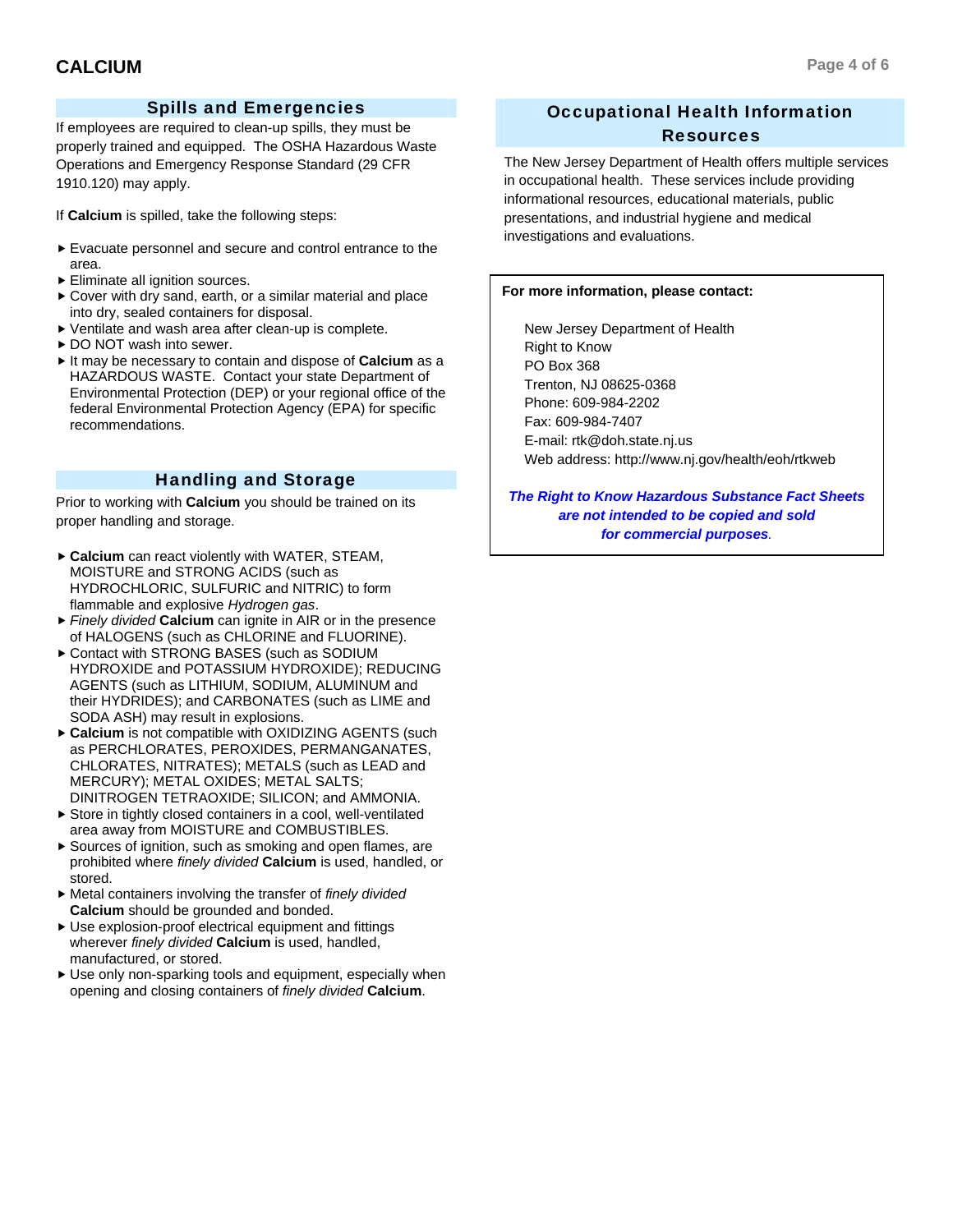### **GLOSSARY**

**ACGIH** is the American Conference of Governmental Industrial Hygienists. They publish guidelines called Threshold Limit Values (TLVs) for exposure to workplace chemicals.

**Acute Exposure Guideline Levels** (AEGLs) are established by the EPA. They describe the risk to humans resulting from once-in-a lifetime, or rare, exposure to airborne chemicals.

**Boiling point** is the temperature at which a substance can change its physical state from a liquid to a gas.

A **carcinogen** is a substance that causes cancer.

The **CAS number** is unique, identifying number, assigned by the Chemical Abstracts Service, to a specific chemical.

**CFR** is the Code of Federal Regulations, which are the regulations of the United States government.

A **combustible** substance is a solid, liquid or gas that will burn.

A **corrosive** substance is a gas, liquid or solid that causes destruction of human skin or severe corrosion of containers.

The **critical temperature** is the temperature above which a gas cannot be liquefied, regardless of the pressure applied.

**DEP** is the New Jersey Department of Environmental Protection.

**DOT** is the Department of Transportation, the federal agency that regulates the transportation of chemicals.

**EPA** is the Environmental Protection Agency, the federal agency responsible for regulating environmental hazards.

**ERG** is the Emergency Response Guidebook. It is a guide for emergency responders for transportation emergencies involving hazardous substances.

**Emergency Response Planning Guideline** (ERPG) values provide estimates of concentration ranges where one reasonably might anticipate observing adverse effects.

A **fetus** is an unborn human or animal.

A **flammable** substance is a solid, liquid, vapor or gas that will ignite easily and burn rapidly.

The **flash point** is the temperature at which a liquid or solid gives off vapor that can form a flammable mixture with air.

**IARC** is the International Agency for Research on Cancer, a scientific group.

**Ionization Potential** is the amount of energy needed to remove an electron from an atom or molecule. It is measured in electron volts.

**IRIS** is the Integrated Risk Information System database on human health effects that may result from exposure to various chemicals, maintained by federal EPA.

**LEL** or **Lower Explosive Limit**, is the lowest concentration of a combustible substance (gas or vapor) in the air capable of continuing an explosion.

**mg/m3** means milligrams of a chemical in a cubic meter of air. It is a measure of concentration (weight/volume).

A **mutagen** is a substance that causes mutations. A **mutation** is a change in the genetic material in a body cell. Mutations can lead to birth defects, miscarriages, or cancer.

**NFPA** is the National Fire Protection Association. It classifies substances according to their fire and explosion hazard.

**NIOSH** is the National Institute for Occupational Safety and Health. It tests equipment, evaluates and approves respirators, conducts studies of workplace hazards, and proposes standards to OSHA.

**NTP** is the National Toxicology Program which tests chemicals and reviews evidence for cancer.

**OSHA** is the federal Occupational Safety and Health Administration, which adopts and enforces health and safety standards.

**PEOSHA** is the New Jersey Public Employees Occupational Safety and Health Act, which adopts and enforces health and safety standards in public workplaces.

**Permeated** is the movement of chemicals through protective materials.

**ppm** means parts of a substance per million parts of air. It is a measure of concentration by volume in air.

**Protective Action Criteria** (PAC) are values established by the Department of Energy and are based on AEGLs and ERPGs. They are used for emergency planning of chemical release events.

A **reactive** substance is a solid, liquid or gas that releases energy under certain conditions.

**STEL** is a Short Term Exposure Limit which is usually a 15 minute exposure that should not be exceeded at any time during a work day.

A **teratogen** is a substance that causes birth defects by damaging the fetus.

**UEL** or **Upper Explosive Limit** is the highest concentration in air above which there is too much fuel (gas or vapor) to begin a reaction or explosion.

**Vapor Density** is the ratio of the weight of a given volume of one gas to the weight of another (usually *Air*), at the same temperature and pressure.

The **vapor pressure** is a force exerted by the vapor in equilibrium with the solid or liquid phase of the same substance. The higher the vapor pressure the higher concentration of the substance in air.